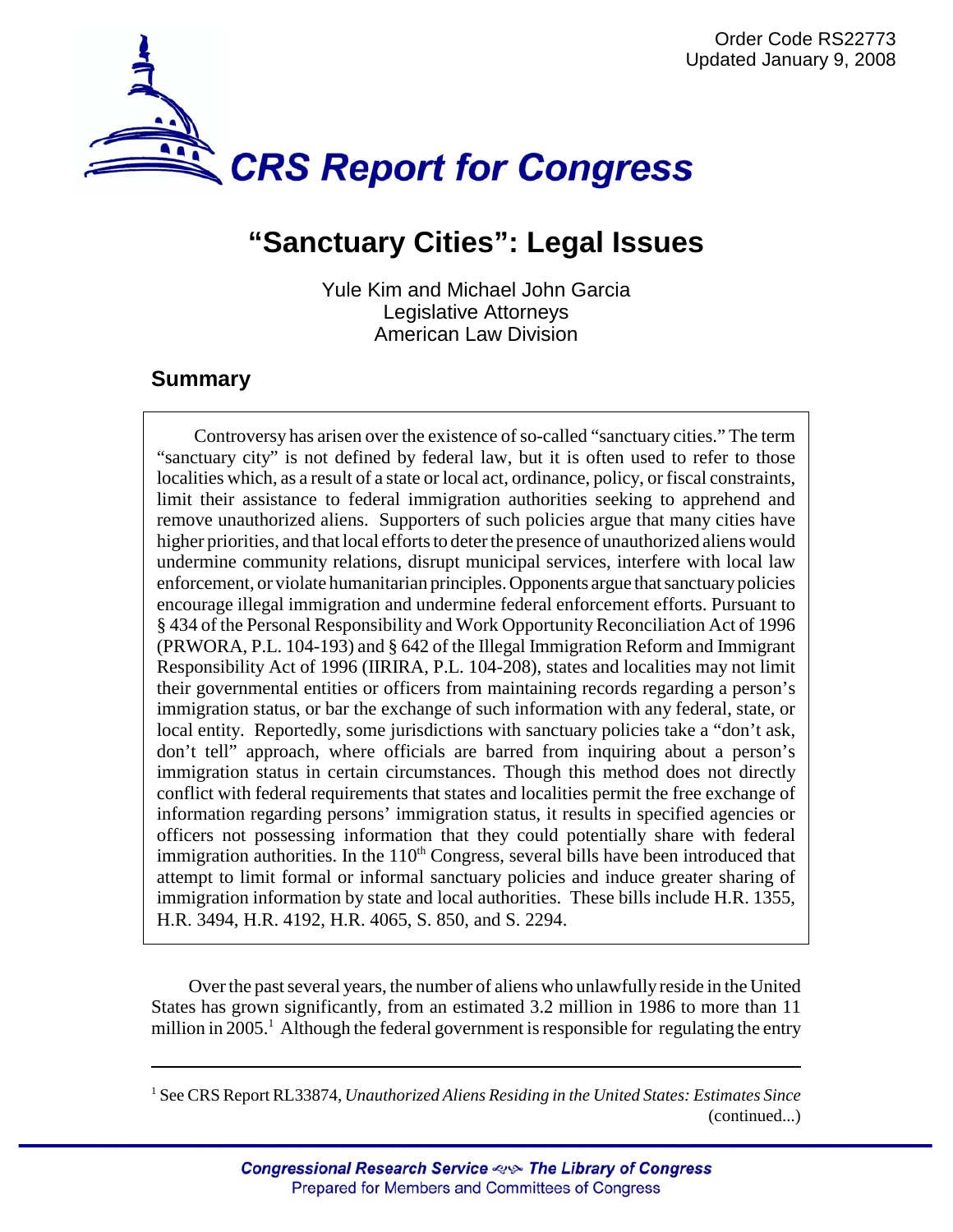and removal of aliens from the United States, the impact of unauthorized immigration has arguably been felt most directly in the communities where aliens settle. The response of states and localities to the influx of illegal immigrants has varied. On one end of the spectrum, some jurisdictions have actively sought to deter the presence of illegal immigrants within their territory. Some jurisdictions have assisted federal authorities in apprehending and detaining unauthorized aliens, including pursuant to agreements  $(287)$ agreements) with federal immigration authorities enabling respective state or local law enforcement agencies to carry out various immigration enforcement functions.<sup>2</sup> More controversially, some jurisdictions have sought to deter illegal immigration by imposing their own restrictions upon unauthorized aliens' access to housing, employment, or municipal services.<sup>3</sup> Moving toward the middle of the spectrum, some states and localities communicate with federal immigration enforcement officers under limited circumstances (e.g., after arresting an unauthorized alien for a criminal offense), but for various reasons do not take a more active role in deterring illegal immigration.

At the other end of the spectrum, some jurisdictions have been unwilling to assist the federal government in enforcing measures that distinguish between legal and non-legal residents of the community. Some of these jurisdictions have adopted formal or informal policies limiting cooperation with federal immigration authorities.<sup>4</sup> This latter category of jurisdictions is sometimes referred to as "sanctuary cities." Although this term is not defined by federal statute or regulation, it has been used by some in reference to "jurisdictions that may have state laws, local ordinances, or departmental policies limiting the role of local law enforcement agencies and officers in the enforcement of immigration  $laws.$ "

The very existence of "sanctuary cities" has been the subject of considerable controversy. Supporters argue that immigration enforcement is the responsibility of the federal government, and that local efforts to deter the presence of unauthorized aliens would undermine community relations, disrupt municipal services, interfere with local

 $\frac{1}{1}$  (...continued)

*<sup>1986</sup>*, by Ruth Ellen Wasem. *See also* Jeffrey S. Passel, Pew Hispanic Center, *The Size and Characteristics of the Unauthorized Migrant Population in the U.S.: Estimates Based on the March 2005 Current Population Survey*, March 7, 2006.

<sup>2</sup> *See* the Immigration and Nationality Act (INA) § 287(g), 8 U.S.C. § 1357(g). For additional background, see CRS Report RL32270, *Enforcing Immigration Law: The Role of State and Local Law Enforcement*, by Blas Nuñez-Neto, Michael John Garcia, Karma Ester.

<sup>&</sup>lt;sup>3</sup> Many recent local ordinances restricting unauthorized aliens' access to housing and employment have been subject to legal challenge. *See, e.g.,* Lozano v. City of Hazleton, 496 F.Supp.2d 477 (M.D.Pa. 2007) (striking down an ordinance restricting the housing or employment of unauthorized aliens on preemption and Fourteenth Amendment grounds).

<sup>4</sup> *See* Jesse McKinley, *Immigrant Protection Rules Draw Fire*, NY TIMES, November 12, 2006.

<sup>&</sup>lt;sup>5</sup> U.S. Department of Justice, Office of the Inspector General, Audit Division, COOPERATION OF SCAAPRECIPIENTS IN THE REMOVAL OF CRIMINAL ALIENS FROM THE UNITED STATES, January 2007 (redacted public version) [*hereinafter* "2007 OIG Report"], at 44 (defining "sanctuary" policies).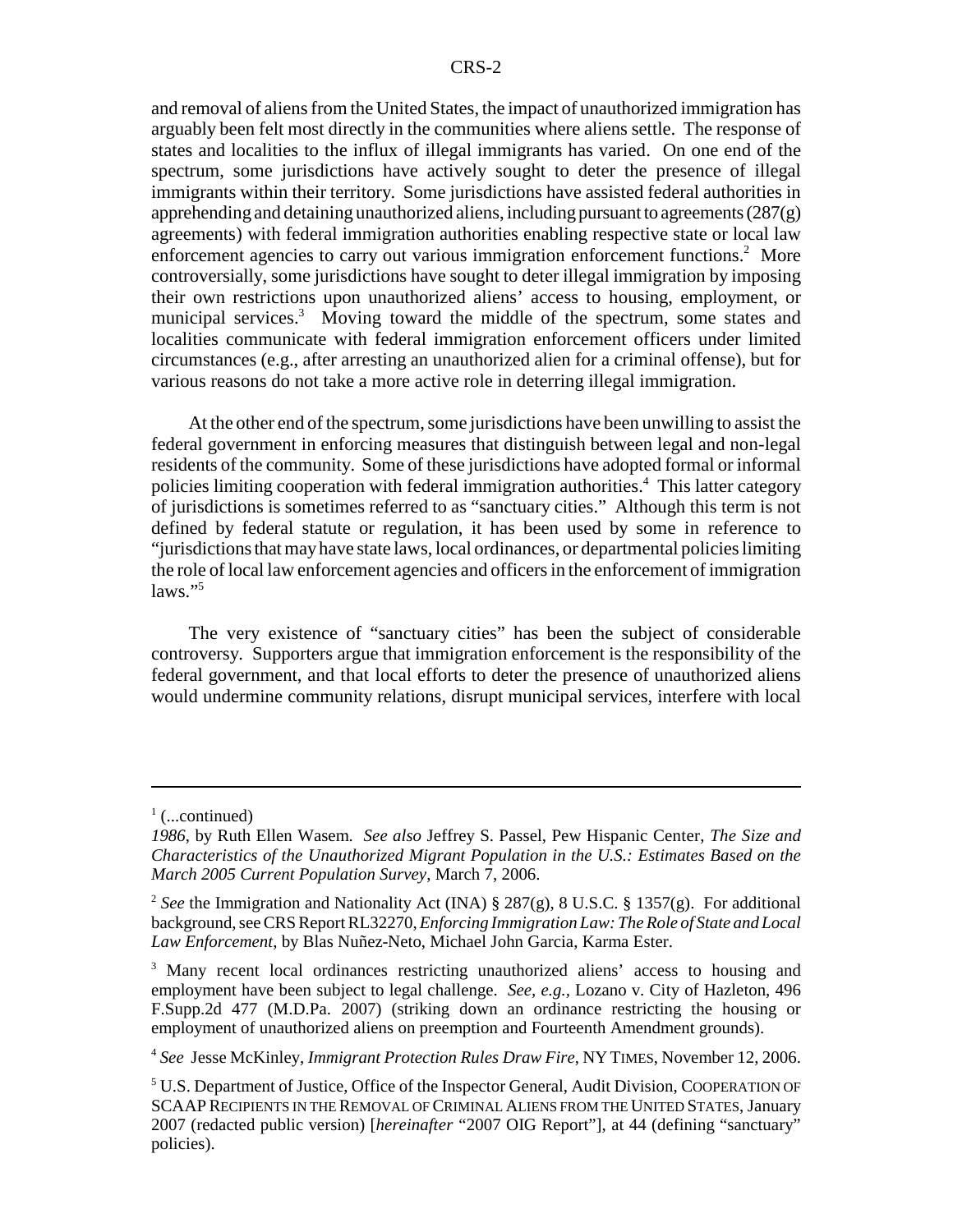enforcement, or violate humanitarian principles.<sup>6</sup> Opponents of sanctuary policies argue that they encourage illegal immigration and undermine federal enforcement efforts.7

#### **Applicable Law**

The primary federal restrictions on state and local sanctuary policies are § 434 of the Personal Responsibility and Work Opportunity Reconciliation Act of 1996 (PRWORA, P.L. 104-193)<sup>8</sup> and § 642 of the Illegal Immigration Reform and Immigrant Responsibility Act of 1996 (IIRIRA, P.L. 104-208).<sup>9</sup> PRWORA § 434 proscribes any prohibition or restriction placed on state or local governments to send or receive information regarding immigration status of an individual to or from federal immigration authorities.<sup>10</sup> IIRIRA  $\S$  642 is broader in scope, barring any prohibition on a federal, state, or local governmental entity or official's ability to send or receive information regarding immigration or citizenship status to or from federal immigration authorities.<sup>11</sup> Furthermore, the statute states that no person or agency may prohibit a federal, state, or local government entity from (1) sending information regarding immigration status to, or requesting information from federal immigration authorities; (2) maintaining information regarding immigration status; or (3) exchanging such information with any other federal, state, or local government entity.12

The constitutionality of the foregoing provisions was challenged by the City of New York. The mayor of the City of New York had issued an Executive Order prohibiting any city officer or employee, in most circumstances, from transmitting information regarding immigration status to federal immigration authorities.<sup>13</sup> This Executive Order was in direct conflict with both PRWORA § 434 and IIRIRA § 642.14

The United States Court of Appeals for the Second Circuit held in *New York v. United States* (*City of New York*) that PRWORA § 434 and IIRIRA § 642, on their face,

<sup>9</sup> *Id.* § 1373.

<sup>10</sup> *Id.* § 1644.

 $12$  *Id.* § 1373(b).

<sup>&</sup>lt;sup>6</sup> The modern sanctuary movement has roots in efforts by American churches in the 1980s to provide refuge to unauthorized Central American aliens fleeing civil unrest. Several states and municipalities subsequently issued declarations in support of the churches' actions and offered to provide sanctuary to these aliens. *See generally* Jorge L. Carro, *Municipal and State Sanctuary Declarations: Innocuous Symbolism or Improper Dictates?*, 16 PEPP. L. REV. 297 (1989).

<sup>7</sup> *See* Federation for American Immigration Reform, *Non-Cooperation Policies: "Sanctuary" for Illegal Immigration*, at [http://www.fairus.org/site/PageServer?pagename=iic\_immigrationissue centers0173].

<sup>8</sup> 8 U.S.C. § 1644.

 $11$  *Id.* § 1373(a).

<sup>13</sup> *City of New York*, 179 F.3d at 31.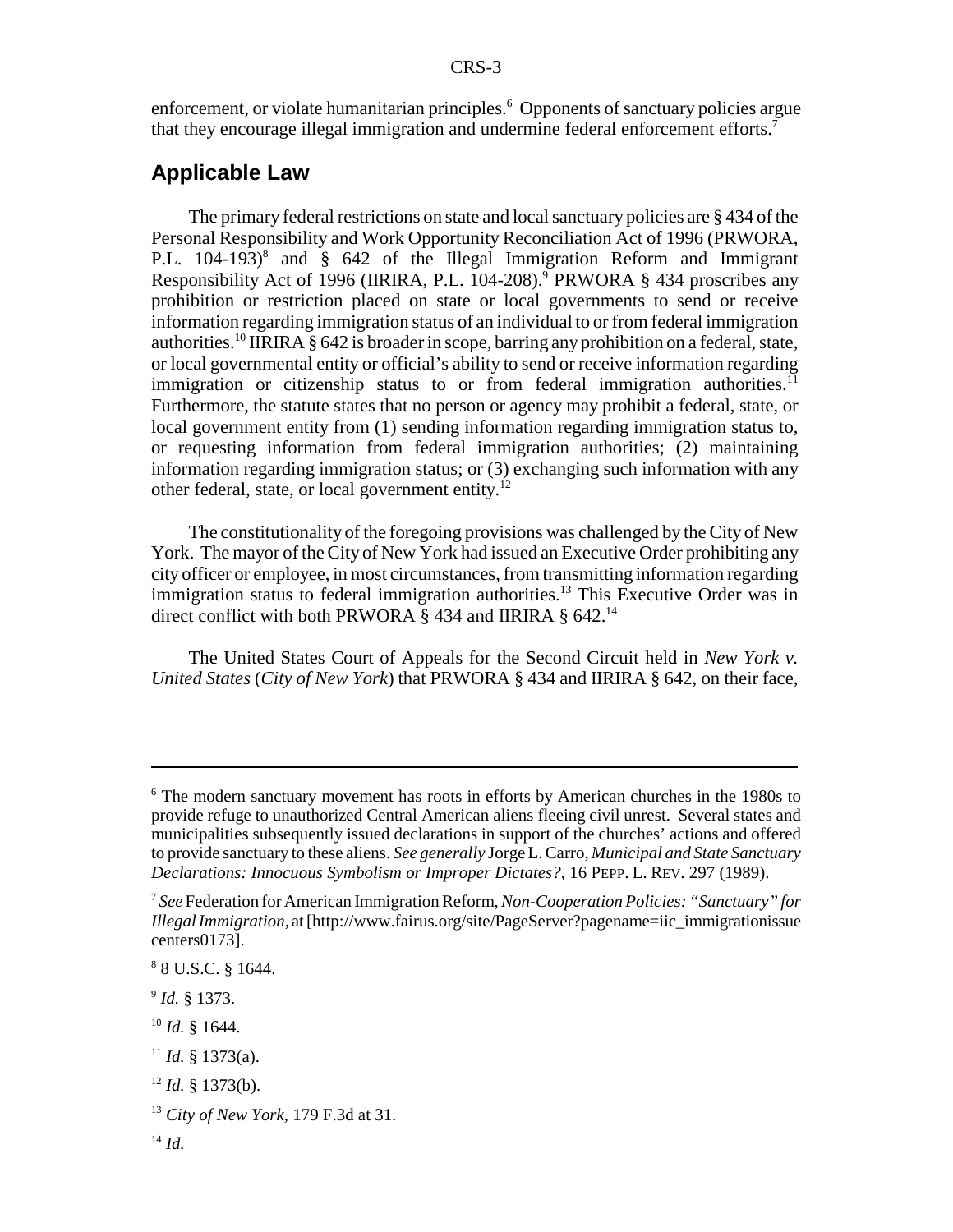do not violate the anti-commandeering doctrine under the Tenth Amendment.15 The anticommandeering doctrine prohibits the federal government from commandeering either a state's legislature — e.g., by requiring that a state enact particular regulatory standards<sup>16</sup> — or its executive officers — e.g., by requiring that state officers directly participate in enforcing federal law<sup>17</sup> — to achieve federal goals. While this might mean that Congress cannot directly compel states to collect and share information regarding immigration status with federal immigration authorities, merely prohibiting states and localities from sharing with the federal government information already in their possession may be permissible, according to the Second Circuit, absent specific proof of greater interference with state and local functions.<sup>18</sup>

#### **State and Local Compliance with Federal Law**

Although several localities reportedly have adopted formal or informal policies limiting cooperation with federal immigration authorities, the precise number is unclear.<sup>19</sup> In 2006, Congress required the Office of the Inspector General (OIG) for the Department of Justice to study and report on whether states and localities receiving federal compensation for incarcerating criminal aliens were cooperating with federal immigration enforcement efforts. Among other things, the OIG was required to determine whether any states or localities receiving compensation were in violation of the informationsharing requirements of IIRIRA § 642. In a January 2007 report, the OIG stated that auditors were:

able to locate an official "sanctuary" policy for only two jurisdictions that received at least \$1 million in SCAAP [State Criminal Alien Assistance Program] funding, the State of Oregon, which received \$3.4 million, and the City and County of San Francisco, which received \$1.1 million and has designated itself as a "City and County of Refuge." We also located an Executive Order issued by the Mayor of the City of New York limiting the activities of local law enforcement agencies and officers in the enforcement of immigration law. However, in each instance the local policy either did not preclude cooperation with ICE [Immigration and Customs Enforcement] or else included a statement to the effect that those agencies and officers will assist ICE or share information with ICE as required by federal law.20

 $19$  One difficulty is estimating the precise number of jurisdictions is conflicting interpretations as to what constitutes a sanctuary policy. *See* 2007 OIG Report, *supra* note 4, at viii (noting conflicting views found in survey of federal immigration authorities and local jurisdictions as to whether localities were "fully cooperating" with federal efforts to remove undocumented criminal aliens).

<sup>20</sup> *Id.,* at viii.

<sup>15 179</sup> F.3d 29 (2d Cir. 1999).

<sup>16</sup> New York v. United States (*State of New York*), 505 U.S. 144 (1992).

<sup>&</sup>lt;sup>17</sup> Printz v. United States, 521 U.S. 898 (1997).

<sup>18</sup> *City of New York*, F.3d at 35-36. It should also be noted that Congress is constrained by constitutional limitations when attempting to induce information sharing between state and federal authorities. The Constitution limits Congress to either adding financial incentives or conditioning federal funding on compliance with information sharing mandates. *See State of New York,* 505 U.S. at 167.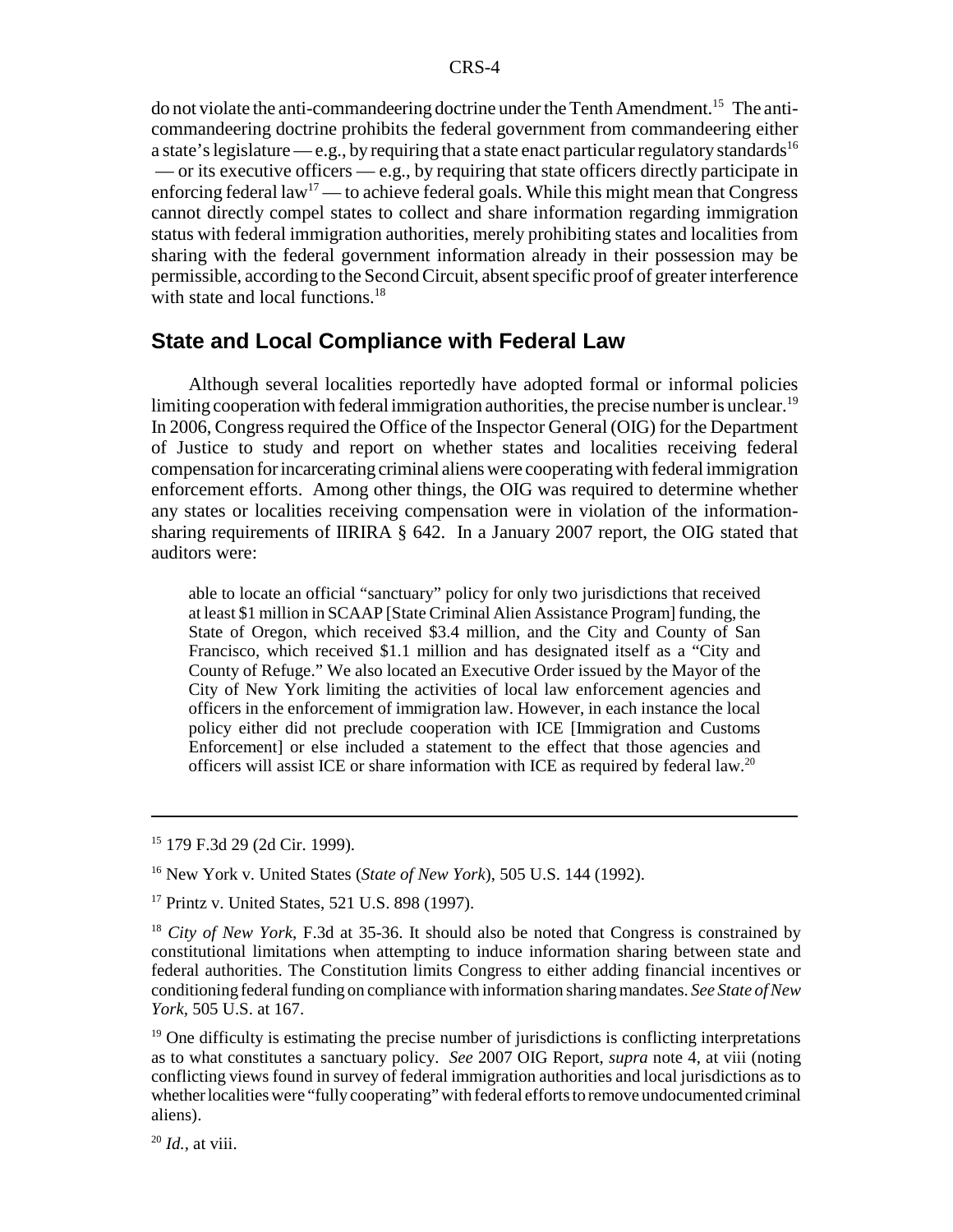The OIG report identified two jurisdictions receiving at least \$1 million in SCAAP funding that had official sanctuary policies, but it concluded that neither violated federal law. The OIG estimate of jurisdictions with policies in direct violation of IIRIRA § 642, however, is not comprehensive. While the OIG report indicated that few, if any, jurisdictions that received at least \$1 million in SCAAP funding during FY2005 had formal policies violating IIRIRA § 642, the report did not identify, for example, whether any jurisdictions receiving less the \$1 million were in violation of federal law.<sup>21</sup>

Although IIRIRA § 642 prohibits states and localities from barring the transfer or maintenance of information regarding immigration status, it does not require entities to collect such information in the first place. Reportedly, some states and localities seeking to limit assistance to federal immigration authorities have barred agencies or officers from inquiring about persons' immigration status, a practice sometimes described as a "don't ask, don't tell" approach.<sup>22</sup> Though this method does not directly conflict with federal requirements that states and localities permit the free exchange of information regarding persons' immigration status, it results in specified agencies or officers not possessing any information about persons' immigration status that they could share with federal authorities.23

## **Pending Legislation**

In the  $110<sup>th</sup>$  Congress, legislation has been introduced to enforce the requirements of IIRIRA § 642 and induce states and localities to provide information regarding persons' immigration status to federal immigration authorities. S. 850 and H.R. 1355, both entitled the Scott Gardner Act, mandate that the directors of state and local enforcement agencies collect and report to the Secretary of Homeland Security immigration and DWI information as is collected in the course of the directors' normal duties. State and local compliance is a condition to ensure continued funding under the State Criminal Alien Assistance Program (SCAAP). The bills also include a mandate for a state or local law enforcement officer, who arrests an alien who has been flagged for a

<sup>&</sup>lt;sup>21</sup> The OIG Report includes a description of the methodology used to identify jurisdictions with sanctuary policies:

We were guided initially in our research by listings of sanctuary cities posted on the websites of several organizations. Later, we focused our search on jurisdictions that received SCAAP funding of at least \$1 million from the FY 2005 appropriation. We searched the websites for those jurisdictions in an effort to locate policy statements affecting how local law enforcement agencies interact with ICE in the effort to remove criminal aliens from the United States.

*Id.*, at 41. According to the OIG, attempts to identify local policies limiting enforcing of immigration legislation "revealed much anecdotal information, but little in the way of formal policies." *Id.*

<sup>22</sup> Lisa Anderson, *"Sanctuary Cities" Draw Fire, No Light*, CHI. TRIB., December 12, 2007, at 6.

 $23$  Some jurisdictions fear that active collection of immigration data would impair the delivery of services to the community-at-large.